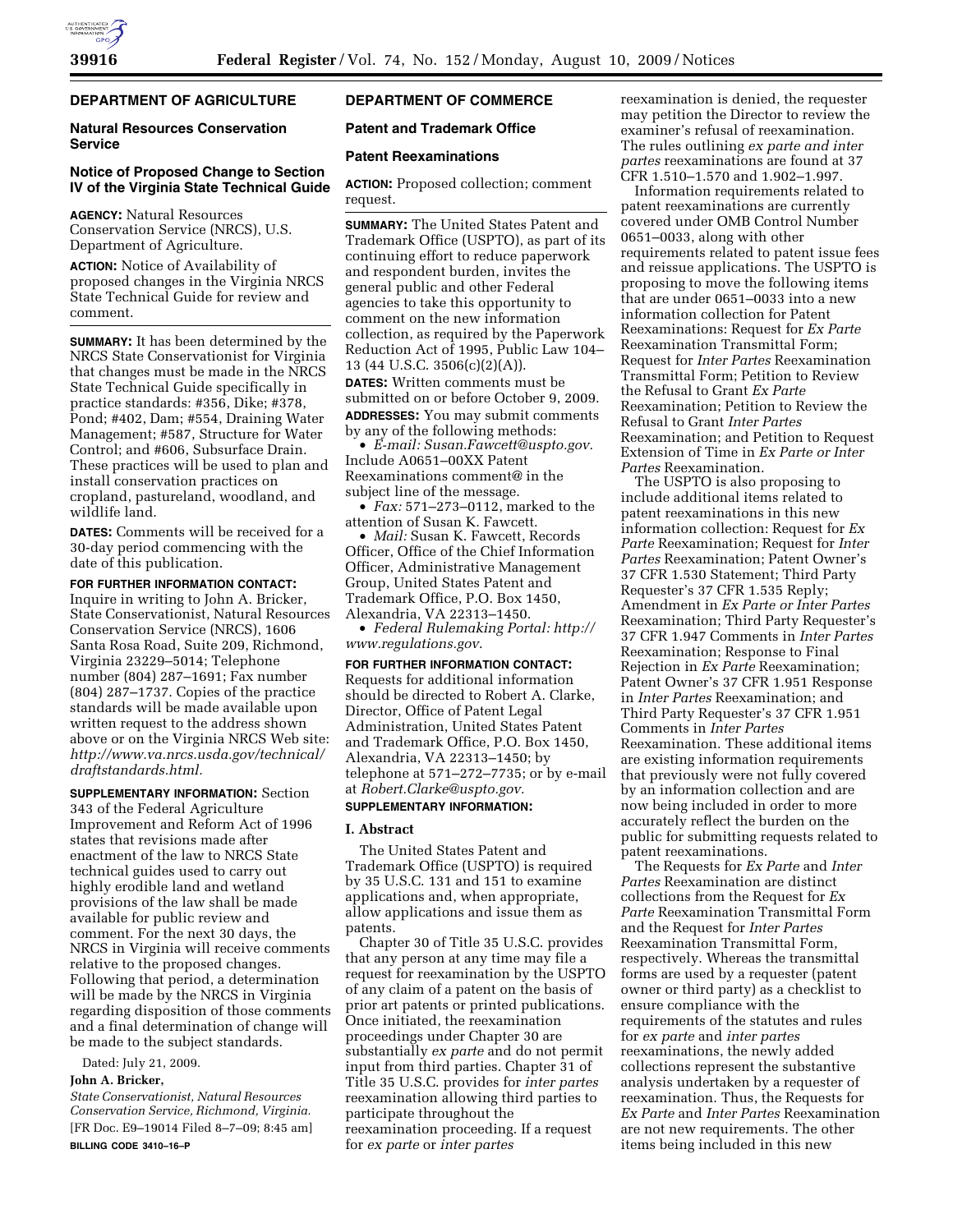collection cover additional information that may be submitted by patent owners and third party requesters in relation to a reexamination proceeding. Likewise, these items are existing requirements that previously were not fully covered by an information collection.

The public uses this information collection to request reexamination proceedings and to ensure that the associated fees and documentation are submitted to the USPTO.

#### **II. Method of Collection**

By mail, facsimile, hand delivery, or electronically to the USPTO.

# **III. Data**

*OMB Number:* 0651–00XX. *Form Number(s):* PTO/SB/57 and PTO/SB/58.

*Type of Review:* New collection. *Affected Public:* Individuals or households; businesses or other forprofits; and not-for-profit institutions.

*Estimated Number of Respondents:*  5,124 responses per year.

*Estimated Time per Response:* The USPTO estimates that it will take the public from 18 minutes (0.30 hours) to 90 hours to gather the necessary information, prepare the appropriate

form or other documents, and submit the information to the USPTO.

*Estimated Total Annual Respondent Burden Hours:* 111,336 hours per year.

*Estimated Total Annual Respondent Cost Burden:* \$34,514,160 per year. The USPTO expects that the information in this collection will be prepared by attorneys. Using the professional rate of \$310 per hour for attorneys in private firms, the USPTO estimates that the respondent cost burden for this collection will be approximately \$34,514,160 per year.

| Item                                                                                  | Estimated time for<br>response | Estimated<br>annual<br>responses | Estimated<br>annual<br>burden hours |
|---------------------------------------------------------------------------------------|--------------------------------|----------------------------------|-------------------------------------|
| Request for Ex Parte Reexamination Transmittal Form (PTO/SB/57)                       | 18 minutes                     | 845                              | 254                                 |
|                                                                                       | 40 hours                       | 845                              | 33,800                              |
| Request for Inter Partes Reexamination Transmittal Form (PTO/SB/58)                   | 18 minutes                     | 380                              | 114                                 |
|                                                                                       | 90 hours                       | 380                              | 34,200                              |
| Petition to Review Refusal to Grant Ex Parte Reexamination                            | 15 hours                       | 25                               | 375                                 |
| Petition to Review Refusal to Grant Inter Partes Reexamination                        | 25 hours                       | 9                                | 225                                 |
|                                                                                       |                                | 105                              | 735                                 |
|                                                                                       |                                | 60                               | 420                                 |
|                                                                                       | 20 hours                       | 1.165                            | 23,300                              |
| Third Party Requester's 37 CFR 1.947 Comments in Inter Partes Reexam-<br>ination.     | 25 hours                       | 300                              | 7,500                               |
|                                                                                       | 15 hours                       | 320                              | 4.800                               |
| Patent Owner's 37 CFR 1.951 Response in Inter Partes Reexamination                    | 25 hours                       | 120                              | 3,000                               |
| Third Party Requester's 37 CFR 1.951 Comments in Inter Partes Reexam-<br>ination.     | 25 hours                       | 95                               | 2,375                               |
| Petition to Request Extension of Time in Ex Parte or Inter Partes Reexam-<br>ination. | 30 minutes                     | 475                              | 238                                 |
| Totals                                                                                |                                | 5,124                            | 111,336                             |

*Estimated Total Annual Non-hour Respondent Cost Burden:* \$5,577,265 per year. There are no capital start-up or maintenance costs associated with this information collection. However, this collection does have annual (non-hour)

costs in the form of filing fees, postage costs, and recordkeeping costs.

There are filing fees associated with requests for reexamination and for the petition to request an extension of time in a reexamination. The total fees for

this collection are calculated in the accompanying table. The USPTO estimates that the total fees associated with this collection will be approximately \$5,568,400 per year.

| Item                                                                            | Estimated<br>annual<br>responses | Fee Amount | Estimated<br>annual<br>filing costs |
|---------------------------------------------------------------------------------|----------------------------------|------------|-------------------------------------|
|                                                                                 | 845                              | \$2,520,00 | \$2,129,400.00                      |
|                                                                                 | 845                              | 0.00       | 0.00                                |
| Request for Inter Partes Reexamination Transmittal Form (PTO/SB/58)             | 380                              | 8.800.00   | 3,344,000.00                        |
|                                                                                 | 380                              | 0.00       | 0.00                                |
|                                                                                 | 25                               | 0.00       | 0.00                                |
|                                                                                 | 9                                | 0.00       | 0.00                                |
|                                                                                 | 105                              | 0.00       | 0.00                                |
|                                                                                 | 60                               | 0.00       | 0.00                                |
|                                                                                 | 1,165                            | 0.00       | 0.00                                |
| Third Party Requester's 37 CFR 1.947 Comments in Inter Partes Reexamination     | 300                              | 0.00       | 0.00                                |
|                                                                                 | 320                              | 0.00       | 0.00                                |
| Patent Owner's 37 CFR 1.951 Response in Inter Partes Reexamination              | 120                              | 0.00       | 0.00                                |
| Third Party Requester's 37 CFR 1.951 Comments in Inter Partes Reexamination     | 95                               | 0.00       | 0.00                                |
| Petition to Request Extension of Time in Ex Parte or Inter Partes Reexamination | 475                              | 200.00     | 95,000.00                           |
| Totals                                                                          | 5.124                            |            | \$5.568.400.00                      |